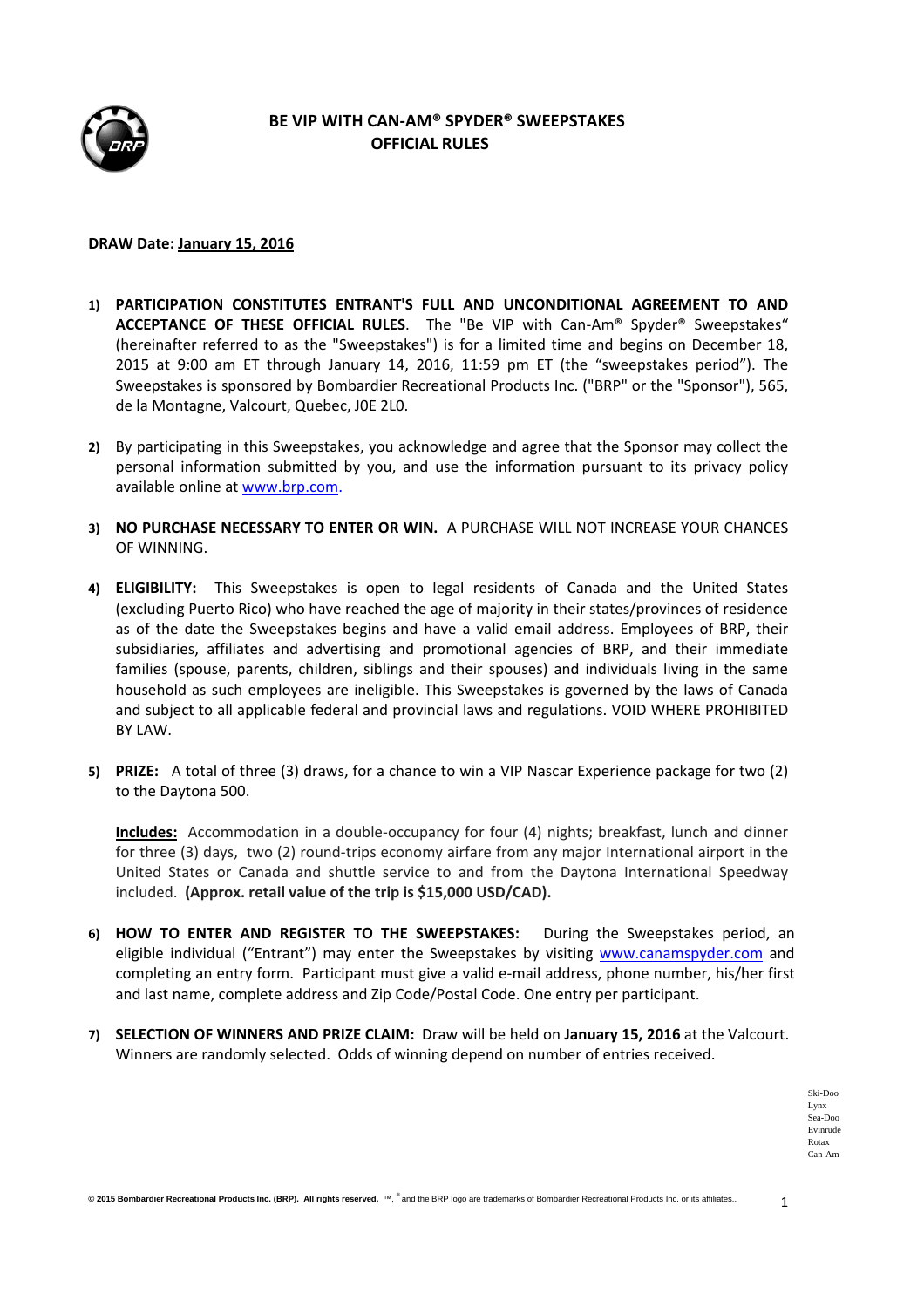- **8)** Decisions of the Sponsor in the selection and determination of winners and all matters relating to this Sweepstakes are final and binding. Before being declared a winner and in order to be eligible to win a prize, potential winner must first correctly answer, without mechanical aid or assistance, a mathematical skill‐testing question (for Canadian resident winners only) and complete an affidavit of eligibility and a liability/publicity release and a W‐9 form (for US resident winners only). The Sponsor will attempt to contact potential winners between 9:00 AM ET and 5:00 PM ET, Monday to Friday, for a period of three (3) business days following the date of the prize draw. If the Sponsor is not able to make contact directly with a potential winner within the allotted time, using the email address and phone number the potential winner will have provided, then at the sole and absolute discretion of the Sponsor, that Entrant may be disqualified, and his/her entitlement to receive the prize may be forfeited, and the Sponsor reserves the right to randomly select another potential winner, whom the Sponsor will attempt to contact, and who will be subject to disqualification, in the same manner.
- **9)** To become an official winner, all relevant documents must be signed and returned to Sponsor within two (2) business days from the time the affidavit of eligibility, liability/publicity release and W-9 form, as applicable, have been sent by Sponsor, or the prize will be forfeited and another potential winner will be drawn. All prize claims are subject to verification. Should a potential winner be a Canadian resident, he/she must first correctly answer, without assistance of any kind, a time-based mathematical skill-testing question (i.e.:  $2 \times 10 \div 4 + 30 - 2$ ) before being declared a winner and being awarded the prize.
- **10)** All other expenses not specifically listed in the description of the Prize, are the sole responsibility of the winners and their guests including but not limited to: travel to and from the international airport nearest the Entrant's home in United States or Canada, all ground transfers, airport fees, personal charges at lodging, gratuities, meals not indicated in the prize description, taxes, medical, accident, luggage, insurance and any items of a personal nature. Each winner and his/her traveling companion ("Guest") must travel at the same time and from the same city. A winner's Guest must remain the same for the duration of the trip. A winner's Guest, or their parent/legal guardian if under the age of majority, will be required to complete a full Liability and Publicity Release prior to travel. Winners and Guest are responsible for obtaining all necessary travel documentation. Depending on place of residence, **winners and guests may need a valid passport** to be able to claim the prize because of cross‐border travel related requirements. If a winner is not admissible to travel outside his/her country of residency, then an alternate winner will be chosen.
- **11)** A representative will contact the winners to make travel arrangements. The winners must be available to travel from Februay 18‐22, 2016.
- **12)** These rules are published on www.canamspyder.com. At the end of the contest, the winner's name will be published on http://www.facebook.com/canamspyder.
- **13)** By accepting the prize, Entrant consents to the use of his/her name, photograph, image, voice, and statements related to the Sweepstakes, for advertising purposes, without further compensation. There are no transfers, substitution and prize is non‐refundable. **No cash alternatives for any prize,** except at the option of the Sponsor, who may substitute a prize of equal or greater value if advertised prize becomes unavailable.

 $\overline{2}$